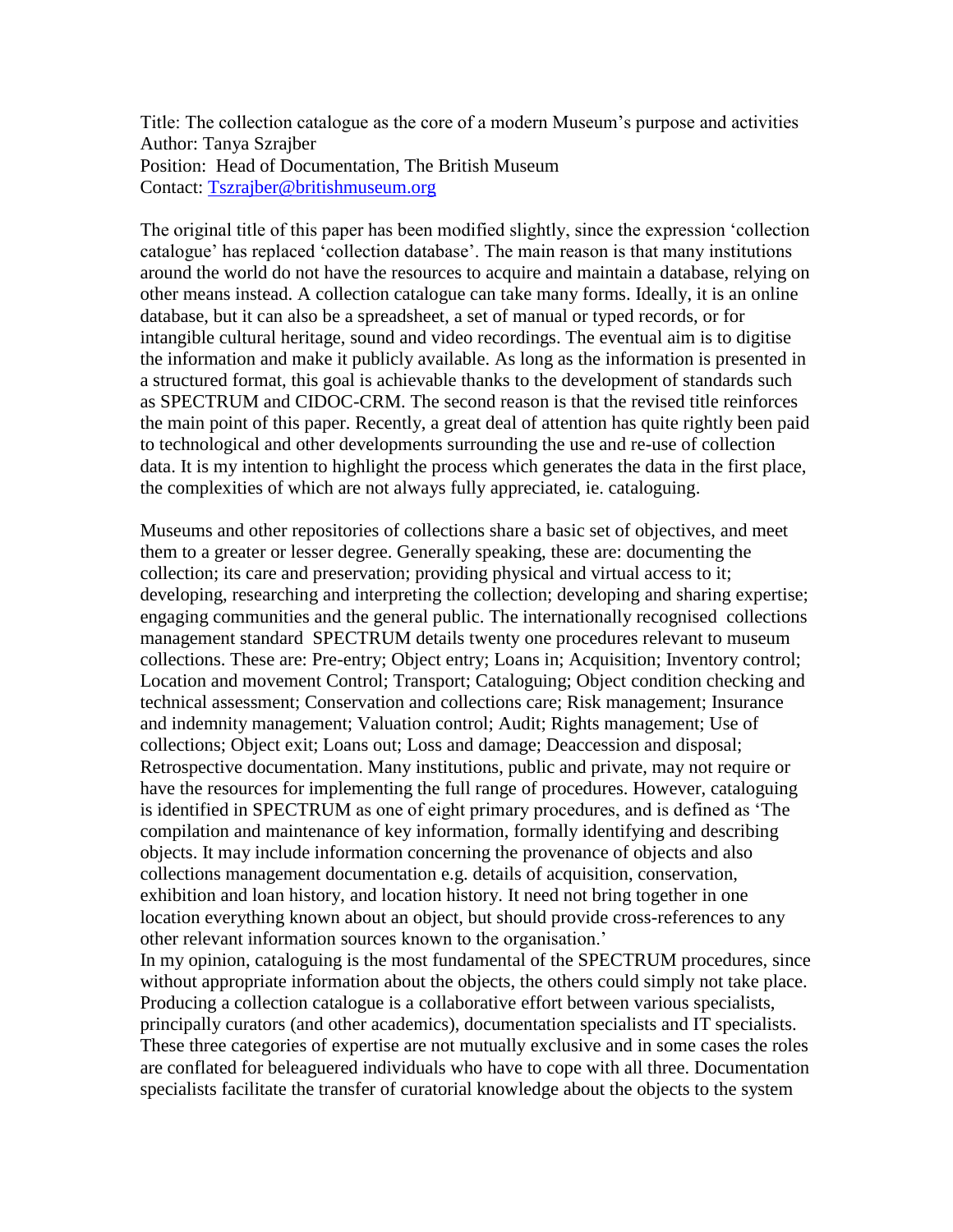available to that institution. They do so by applying existing standards or developing others more specific to a collection, in collaboration with curators, and the same applies to terminologies.

The main point, however, is that for all the specialists engaged in the process, the aim should be to produce high quality data, recording scholarly information about the objects and their context. There are certain fundamental considerations which affect the attainment of this goal, and the following are based on my experience of working at the British Museum. The most challenging requirement is to establish a balance between quality and quantity, and this is mainly determined by the size and nature of a collection. If it comprises a few thousand relatively homogeneous objects, the luxury of devoting more time to cataloguing each can perhaps be afforded, but this is less realistic when dealing with millions of objects of varying typologies and spanning broad cultural and historical contexts. In addition, some objects by their very nature have more complex information to record, as they may include inscriptions, detailed provenance and production, iconography, etc. Funding and other resources, such as staff and equipment, are clearly further significant factors and these, together with the nature of the collection, should be considered when planning and setting targets for digitisation projects. Establishing clear guidelines and standards at the outset saves a great deal of time and frustration. Their authorship varies, depending on their content. Documentation specialists are responsible for general data input and system guidelines, including where to record the various categories of information, the format of some data such as dates and location codes, and features such as repeat fields, etc. Others necessitate a collaboration between documentation and curatorial staff, and reflect to a great extent the individual institution's established conventions. They can be generic, such as how to record the names of people and places, inscriptions, or bibliographic references, as well as discipline-specific, such as what information to record about clocks, coins, prints, archaeological, ethnographic or other types of collection.

The process of cataloguing is significantly assisted by the availability of relevant terminologies. Here the decision is whether to important existing vocabularies or create in-house varieties. In the case of the British Museum digitisation project, as with many others, the latter solution was chosen. The main reason was simply that the terms which formed their infrastructure were extracted from existing indexes relating to the collection, and were thus entirely relevant but also familiar to curators. In addition, the sheer breath of the collection in terms of historical, geographical and cultural origins meant that no existing terminology resources were sufficient to cover the British Museum's requirements. Those developed internally, which are continually worked upon and improved, include many local and foreign terms since they often have no direct English equivalents. The wide range of British Museum terminologies include relatively stable drop-down lists, polyhierarchical thesauri, and sophisticated authorities, most especially the Biographical Authority for recording the names of people and institutions. Candidate terms can be created by the users, and are then vetted to ascertain whether and how they should be incorporated. The successful application of these terminologies in the British Museum database, as well as the numerous requests by other institutions to use them, indicate that this was the right path to follow.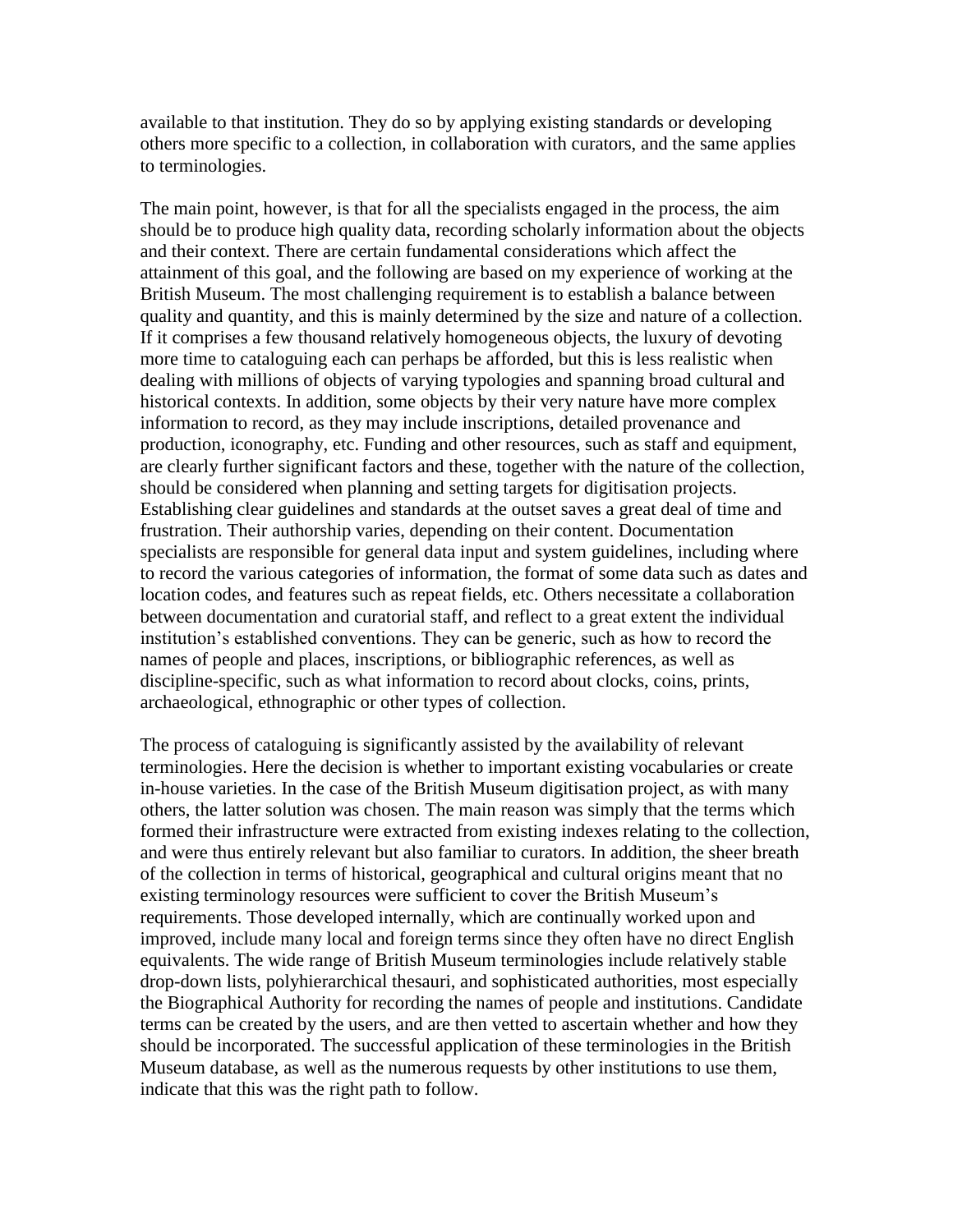My experience of training colleagues to catalogue all varieties of objects in the collection has demonstrated that despite all the rules, guidelines, standards and terminologies, cataloguing remains unpredictable. Every object is unique in some manner, even those produced in matrices or moulds or in series. It is therefore essential to engage curators directly in the process, not just by providing information to documentation specialists, but by creating and editing the records themselves. This achieves the best results and also a sense of shared ownership and pride in the project. However, in the current climate of economic austerity, the need for museums to engage in fundraising has led to increasing demands on curators' time, and exhibitions and other public events make up a significant proportion of their work. Cataloguing is not a high-profile activity in museum terms, since the results are not immediately evident unless expressed in a publication, and is often relegated down a list of more pressing tasks. The choice of system, especially of database, is therefore of the utmost importance and should allow the recording of complex information in an intuitive and logical framework. There should ideally be a balance between structured and unstructured data, e.g. terminology-controlled fields and free-text. Training should be tailored to the needs of the user, and apart from general system instructions, creating records should focus on the type of object to be catalogued.

The use and re-use of cataloguing data is most prominently demonstrated in online collection databases, one of the most exciting and groundbreaking developments of the last few years. The ability to search for object information outside the confines of the holding institution has revolutionised research and the very notion of public access to collections. But it presents many challenges, and there are various degrees of success in its implementation. Online access to collection data is a paper in it own right and so is not discussed here in any detail. However, there are also fundamental issues to consider, which in a sense also apply to the physical access to museums. These considerations include the audience to which the information is intended, how to deal with public comment and whether to charge a fee. In the case of the British Museum, the collection data is taken directly from the internal database, ie. it is not modified in any manner for the online version, although some fields are withheld if their publication might present a security issue. Since the database was originally created for internal use it is academic in nature. It was decided that a compromise in standards to satisfy different users was not necessary, and indeed re-writing over two million records was not feasible. As it turned out, the online database is accessed by a varied and astonishingly large number of users, with around one million visits each month, mainly for research purposes. The overall quality of the data and the profusion of high quality images are the main reasons for its success, as well as a clear and inviting interface. In addition, the terminologies are also available at the point of search and on the results pages too. Public comment should be part of the process of publishing collection databases online, and in the case of the British Museum, has contributed to improvements in the data, the underlying system and the interface. The issue of whether to charge or not, especially with regard to images, is complex and subject to debate. However, similar issues arise with regard to charging for museum entry, and it has been successfully argued that the public has a right to free access to publicly funded collections, whichever form they may take. This is certainly the case for The British Museum, which was founded during the Enlightenment and